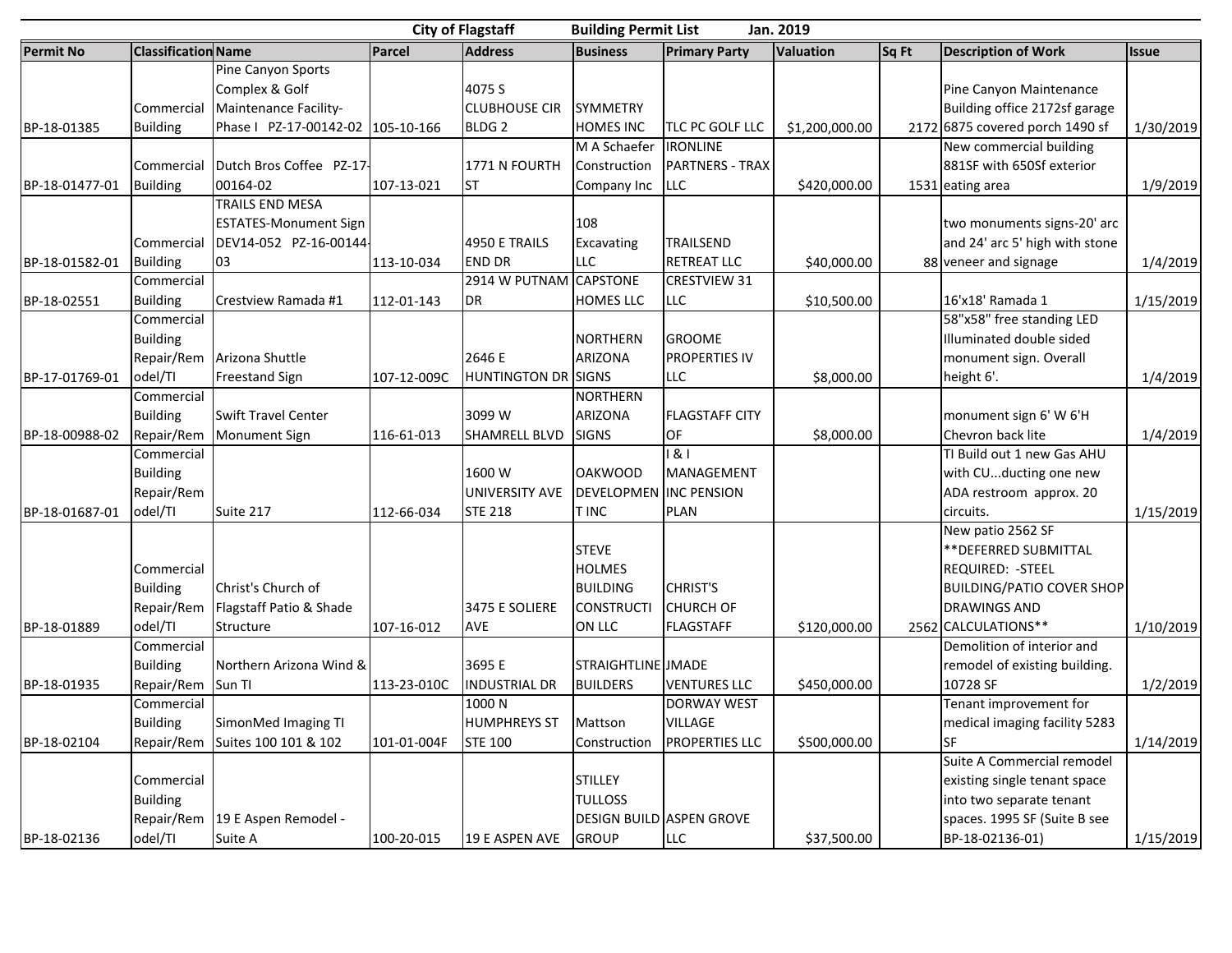|                |                 |                                      |             |                           |                                     |                            |              | Suite B Commercial remodel     |           |
|----------------|-----------------|--------------------------------------|-------------|---------------------------|-------------------------------------|----------------------------|--------------|--------------------------------|-----------|
|                | Commercial      |                                      |             |                           | <b>STILLEY</b>                      |                            |              | existing single tenant space   |           |
|                | <b>Building</b> |                                      |             |                           | <b>TULLOSS</b>                      |                            |              | into two separate tenant       |           |
|                | Repair/Rem      | 19 E Aspen Remodel -                 |             |                           | <b>DESIGN BUILD ASPEN GROVE</b>     |                            |              | spaces. 1808 SF (Suite A see   |           |
| BP-18-02136-01 | odel/TI         | Suite B                              | 100-20-015  | 19 E ASPEN AVE            | <b>GROUP</b>                        | <b>LLC</b>                 | \$37,500.00  | BP-18-02136)                   | 1/15/2019 |
|                | Commercial      |                                      |             |                           |                                     |                            |              | 200KW GRENSET new SES          |           |
|                | <b>Building</b> |                                      |             |                           | LOVEN                               |                            |              | auto transfer switch 400amp    |           |
|                | Repair/Rem      | The Guidance Center                  |             |                           | <b>CONTRACTIN</b>                   | <b>GUIDANCE</b>            |              | sub panel 3-100amp sub         |           |
| BP-18-02468    | odel/TI         | <b>Backup Generator</b>              | 107-16-007Z | 2187 N VICKEY ST G INC    |                                     | <b>CENTER INC</b>          | \$50,000.00  | panels 50 circuits             | 1/7/2019  |
|                | Commercial      |                                      |             |                           | LOVEN                               |                            |              | Two 7'x10' awnings One         |           |
|                | <b>Building</b> | Coconino County                      |             | 5600 E                    | <b>CONTRACTIN</b>                   | COCONINO                   |              | 6'x10' awning for modular      |           |
| BP-18-02555    | Repair/Rem      | Modular Office Entrances 113-10-003  |             | <b>COMMERCE AVE GINC</b>  |                                     | <b>COUNTY</b>              | \$28,000.00  | 200 offices.                   | 1/14/2019 |
|                |                 |                                      |             |                           | <b>WESPAC</b>                       | <b>CYPRESS</b>             |              |                                |           |
|                | Commercial      |                                      |             | 4650 N HIGHWAY CONSTRUCTI |                                     | <b>FLAGSTAFF MALL</b>      |              |                                |           |
| BP-18-02424-01 | Demolition      | Nail Galleria Demo                   | 113-27-016H | 89 STE D8                 | ON INC                              | LP                         |              | Commercial Interior T.I Demo   | 1/18/2019 |
|                |                 |                                      |             |                           | Arizona                             |                            |              |                                |           |
|                |                 | Commercial La Quinta Inn & Suites PV |             | 1000 N BRONCO             | <b>Energy Pros</b>                  | <b>CARNEL MICHAEL</b>      |              | New Roof Mounted PV and PV     |           |
| BP-17-00267-02 |                 | Photovoltaic PZ-15-00060-01          | 107-11-009  | <b>WAY</b>                | Inc                                 | D & DAWN A                 | \$275,000.00 | Thermal dual system            | 1/31/2019 |
|                | Residential     |                                      |             |                           |                                     |                            |              | Residential remodel 1369SF     |           |
|                | <b>Building</b> |                                      |             | 510W                      | <b>OWNER</b>                        | <b>MAIER JESS &amp;</b>    |              | with addition 2331SF - total   |           |
| BP-18-00848    | Repair/Rem      | <b>Maier Remodel</b>                 | 100-02-081  | HAVASUPAI RD              | <b>BUILDER</b>                      | <b>SARA</b>                |              | 2331 livable now 3700SF        | 1/7/2019  |
|                |                 |                                      |             |                           |                                     |                            | \$100,000.00 | Remodel and expansion of       |           |
|                | Residential     |                                      |             |                           | <b>CONSTRUCTI</b>                   |                            |              | existing second floor home     |           |
|                |                 |                                      |             |                           | ON                                  |                            |              | office. Remodel area 126 SF    |           |
|                | <b>Building</b> |                                      |             |                           |                                     |                            |              |                                |           |
|                | Repair/Rem      |                                      |             |                           | MANAGEMEN                           |                            |              | new area 249 SF covered deck   |           |
|                | odel/Additio    |                                      |             | 1995 W FRESH              | <b>T ASSOCIATES LENG JOHN &amp;</b> |                            |              | 45 SF uncovered                |           |
| BP-18-02091    |                 | Leng Addition/Remodel                | 112-58-009  | AIRE ST                   | <b>INC</b>                          | LINDA E                    | \$60,000.00  | 249 deck/exterior stairs 96 SF | 1/8/2019  |
|                | Residential     |                                      |             |                           |                                     |                            |              | complete interior remodel      |           |
|                | <b>Building</b> |                                      |             |                           |                                     |                            |              | reconfigure space add kitchen  |           |
|                | Repair/Rem      |                                      |             | 1601 E                    |                                     |                            |              | new spiral stairs with new     |           |
|                | odel/Additio    |                                      |             | MOUNTAIN VIEW OWNER       |                                     | <b>ROCKJUNIPER</b>         |              | structural support floor       |           |
| BP-18-02134    |                 | RockJuniper Remodel                  | 107-06-031  | <b>AVE</b>                | <b>BUILDER</b>                      | <b>HOLDINGS LLC</b>        | \$40,000.00  | system and all new PME         | 1/31/2019 |
|                | Residential     |                                      |             |                           |                                     |                            |              | interior remodel of kitchen    |           |
|                | <b>Building</b> |                                      |             |                           | <b>S R OVERTON PAUL PETER</b>       |                            |              | add stairs to basement and     |           |
|                | Repair/Rem      |                                      |             | 3030W                     | <b>CONSTRUCTI</b>                   | <b>LLOYD IV &amp; LEAH</b> |              | convert to livable space aprox |           |
| BP-18-02430    |                 | odel/Additio Paul Remodel            | 111-11-042  | <b>FOOTHILLS WAY</b>      | <b>ON</b>                           | <b>MARIE COFFMAN</b>       | \$100,000.00 | 1960SF                         | 1/15/2019 |
|                | Residential     |                                      |             |                           |                                     | TURNBULL T & S             |              |                                |           |
|                | <b>Building</b> |                                      |             | 1415 N                    | <b>GOOD OAK</b>                     | <b>TRUST DTD 12-02-</b>    |              | Replace existing 710 SF Deck   |           |
| BP-18-02457    | Repair/Rem      | <b>Turnbull Deck</b>                 | 102-06-038  | <b>ROCKRIDGE RD</b>       | <b>ENTERPRISES</b>                  | 04                         | \$5,000.00   | with composite.                | 1/18/2019 |
|                | Residential     |                                      |             |                           |                                     | <b>GRISCHO</b>             |              | Interior Remodel- reconfigure- |           |
|                | <b>Building</b> |                                      |             |                           |                                     | WILLIAM &                  |              | master bath suite kitchen;     |           |
|                | Repair/Rem      |                                      |             |                           |                                     | <b>DEBORAH RUTH</b>        |              | upstairs-convert loft to 2     |           |
|                | odel/Additio    |                                      |             | 5110 E HICKORY            | <b>BLUE SKY</b>                     | <b>LIVING TRUST</b>        |              | bedroom and reconfigure        |           |
| BP-18-02488    | n               | Grischo Remodel                      | 117-18-017  | DR                        | <b>BUILDERS</b>                     | DTD 7-18-18                | \$35,000.00  | bathroom                       | 1/29/2019 |
|                | Residential     |                                      |             |                           | <b>BLACK</b>                        | WILLIAMSON                 |              | replace existing West side     |           |
|                | <b>Building</b> | <b>Williamson Retaining</b>          |             | 2615N                     | <b>DIAMOND</b>                      | <b>ALLISON P &amp;</b>     |              | retaining wall from flood      |           |
| BP-18-02560    | Repair/Rem Wall |                                      | 108-10-087  | PATTERSON BLVD CARPENTRY  |                                     | <b>DANIEL L</b>            | \$30,000.00  | damage.                        | 1/29/2019 |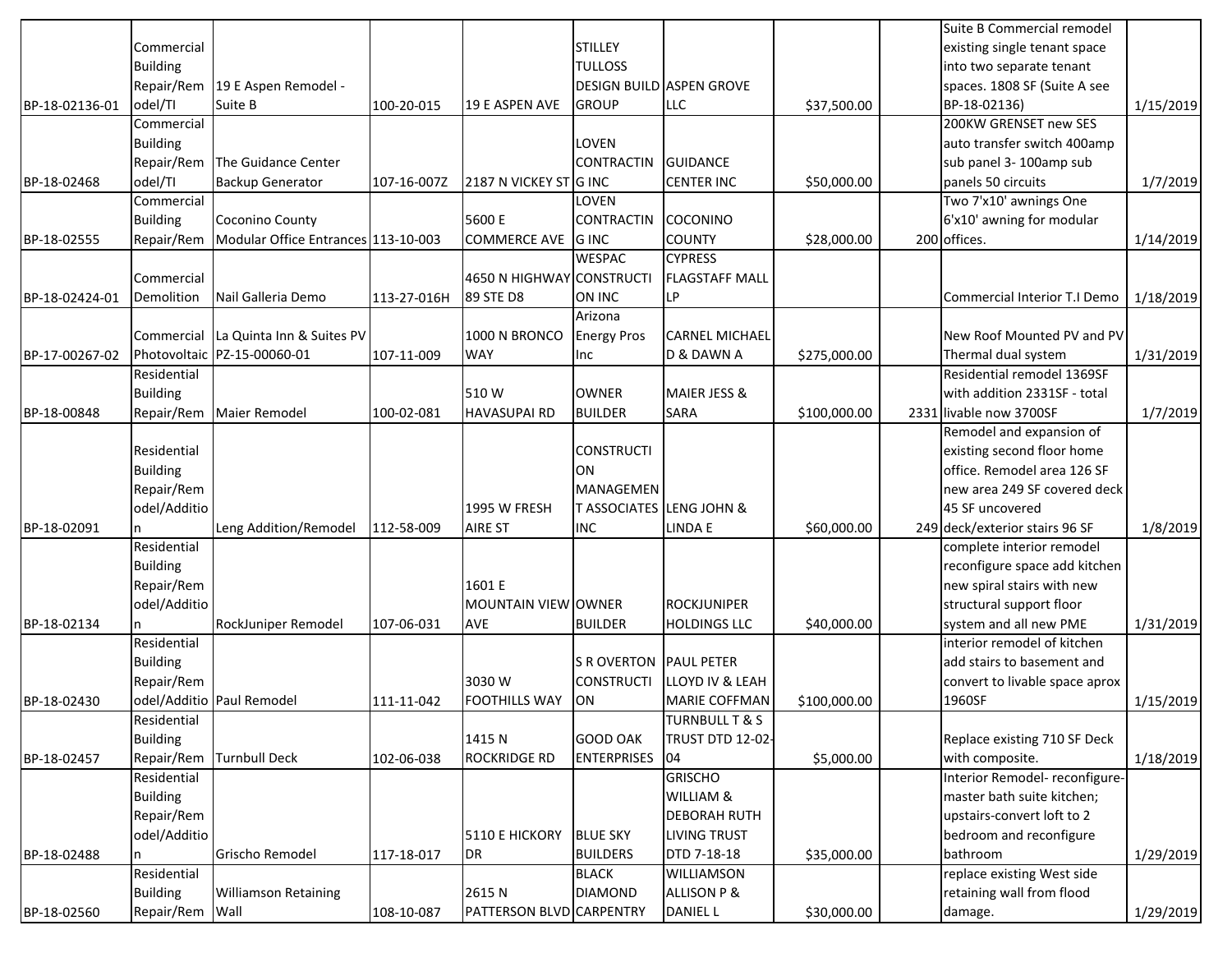|             |                       |                                                 |            |                         |                    |                       |              | Residential interior remodel    |           |
|-------------|-----------------------|-------------------------------------------------|------------|-------------------------|--------------------|-----------------------|--------------|---------------------------------|-----------|
|             |                       |                                                 |            |                         |                    |                       |              | approx. 417 SF. Main level:     |           |
|             |                       |                                                 |            |                         |                    |                       |              | remodel kitchen with minor      |           |
|             |                       |                                                 |            |                         |                    |                       |              | reconfiguation of existing      |           |
|             |                       |                                                 |            |                         |                    |                       |              | walls replace exist. gas        |           |
|             |                       |                                                 |            |                         |                    |                       |              | fireplace with wood stove       |           |
|             |                       |                                                 |            |                         |                    |                       |              | replace existing window with    |           |
|             |                       |                                                 |            |                         |                    |                       |              | new door. Lower level: Add      |           |
|             | Residential           |                                                 |            |                         |                    |                       |              | bedroom with window well        |           |
|             | <b>Building</b>       |                                                 |            |                         |                    |                       |              | add bath replace existing       |           |
|             | Repair/Rem            |                                                 |            |                         |                    | SHEPARD               |              | exterior door with window       |           |
|             | odel/Additio          |                                                 |            |                         | <b>OWNER</b>       | MICHAEL J &           |              | replace existing window with    |           |
| BP-18-02593 |                       | Shepard Remodel                                 | 112-31-007 | 3815 S JEWEL DR BUILDER |                    | YUMMI D               | \$6,000.00   | new door remodel existing       | 1/23/2019 |
|             | Residential           |                                                 |            |                         | Dark Sky           |                       |              | <b>CONVERT COVERED PATIO TO</b> |           |
|             | <b>Building</b>       |                                                 |            |                         | Construction       |                       |              | OFFICE SPACE 123SF              |           |
|             | Repair/Rem            |                                                 |            | <b>2809 N GREGG</b>     | and                | <b>DOUGHTY</b>        |              | WINDOW REPLACEMENT              |           |
| BP-18-02604 |                       | odel/Additio Doughty Porch Enclosure 111-09-076 |            | DR                      | Remodeling         | <b>CHRISTOPHER E</b>  | \$20,000.00  | BED <sub>2</sub>                | 1/31/2019 |
|             |                       |                                                 |            |                         |                    |                       |              |                                 |           |
|             |                       |                                                 |            |                         | <b>PROMETHEUS</b>  |                       |              |                                 |           |
|             | Residential           |                                                 |            |                         | <b>RENEWABLES</b>  |                       |              | Roof Mounted 7.6kw PV           |           |
| BP-18-02578 | Photovoltaic Bybee PV |                                                 | 108-04-131 | <b>3766 N PARK DR</b>   | <b>INC</b>         | <b>BYBEE KENT T</b>   | \$19,630.00  | system                          | 1/16/2019 |
|             |                       |                                                 |            |                         |                    |                       |              |                                 |           |
|             |                       |                                                 |            |                         | <b>PROMETHEUS</b>  |                       |              |                                 |           |
|             | Residential           |                                                 |            | 3228 W                  | <b>RENEWABLES</b>  | <b>WEIDINGER ERIC</b> |              | 4.4kW rooftop mounted PV        |           |
| BP-18-02584 |                       | Photovoltaic Weidinger PV                       | 111-24-021 | <b>DANNIELLE DR</b>     | <b>INC</b>         | & CATHERINE           | \$14,420.00  | solar array                     | 1/23/2019 |
|             |                       |                                                 |            |                         |                    |                       |              | New SFD: Model Plan 1715 - 2-   |           |
|             |                       |                                                 |            |                         |                    |                       |              | story 1715 SF                   |           |
|             | Residential           | Miramonte at Presidio in                        |            |                         |                    |                       |              | livable/conditioned 3 BR 2.5    |           |
|             |                       | Single Family the Pines 5-Lot 3 Model           |            | 2518 W                  | <b>MIRAMONTE</b>   | <b>MIRAMONTE</b>      |              | BA 2-car garage 447 covered     |           |
| BP-18-02490 | Attached              | <b>Plan 1715</b>                                | 112-62-518 | <b>JOSSELYN DR</b>      | <b>ARIZONA LLC</b> | PRESIDIO LLC          | \$137,200.00 | 1715 porch/patios 160 SF        | 1/28/2019 |
|             |                       |                                                 |            |                         |                    |                       |              | 1-story 1256 sf. livable 2 bed  |           |
|             |                       |                                                 |            |                         |                    |                       |              | 2 bath attached SFD. 2-car      |           |
|             | Residential           | Miramonte at Presidio in                        |            |                         |                    |                       |              | 444 sf. garage. Covered         |           |
|             |                       | Single Family the Pines 5-Lot 4 Model           |            | 2520W                   | <b>MIRAMONTE</b>   | <b>MIRAMONTE</b>      |              | porch/patio 101 sf. uncovered   |           |
| BP-18-02491 | Attached              | <b>Plan 1256</b>                                | 112-62-519 | <b>JOSSELYN DR</b>      | <b>ARIZONA LLC</b> | PRESIDIO LLC          | \$100,480.00 | 1256 porch/patio 86 sf.         | 1/28/2019 |
|             |                       |                                                 |            |                         |                    |                       |              | 1-story 1256 sf. livable 2 bed  |           |
|             |                       |                                                 |            |                         |                    |                       |              | 2 bath attached SFD. 2-car      |           |
|             | Residential           | Miramonte at Presidio in                        |            |                         |                    |                       |              | 444 sf. garage. Covered         |           |
|             |                       | Single Family the Pines 5-Lot 1 Model           |            | 2510W                   | <b>MIRAMONTE</b>   | <b>MIRAMONTE</b>      |              | porch/patio 101 sf. uncovered   |           |
| BP-18-02492 | Attached              | <b>Plan 1256</b>                                | 112-62-516 | <b>JOSSELYN DR</b>      | ARIZONA LLC        | PRESIDIO LLC          | \$100,480.00 | 1256 porch/patio 86 sf.         |           |
|             |                       |                                                 |            |                         |                    |                       |              | New SFD: Model Plan 1715 - 2-   | 1/7/2019  |
|             |                       |                                                 |            |                         |                    |                       |              | story 1715 SF                   |           |
|             | Residential           | Miramonte at Presidio in                        |            |                         |                    |                       |              | livable/conditioned 3 BR 2.5    |           |
|             |                       | Single Family the Pines 5-Lot 2 Model           |            | 2512W                   |                    | <b>MIRAMONTE</b>      |              | BA 2-car garage 447 covered     |           |
|             |                       |                                                 |            |                         | <b>MIRAMONTE</b>   |                       |              |                                 |           |
| BP-18-02493 | Attached              | <b>Plan 1715</b>                                | 112-62-517 | <b>JOSSELYN DR</b>      | <b>ARIZONA LLC</b> | <b>PRESIDIO LLC</b>   | \$137,200.00 | 1715 porch/patios 160 SF        | 1/7/2019  |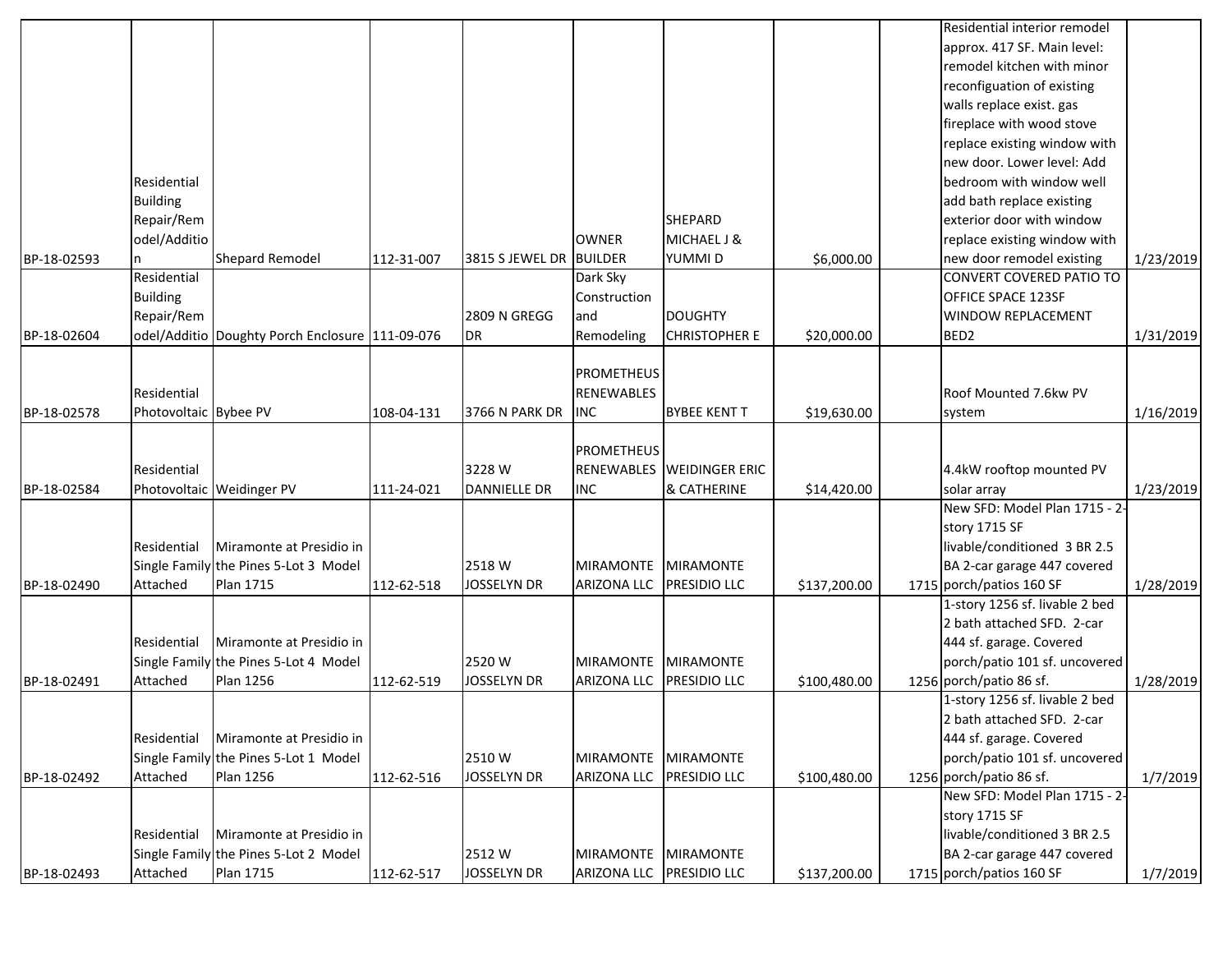|             |                      |                                         |             |                            |                            |                             |                | SFD- Detached 2-story 3                                 |           |
|-------------|----------------------|-----------------------------------------|-------------|----------------------------|----------------------------|-----------------------------|----------------|---------------------------------------------------------|-----------|
|             |                      |                                         |             |                            |                            |                             |                | bedroom 2.5 bath. Livable                               |           |
|             | Residential          | Miramonte at Presidio in                |             |                            |                            |                             |                | 2215 SF2 car Garage 479 SF                              |           |
|             |                      | Single Family the Pines 5-Lot 24        |             | 2898 W PRESIDIO MIRAMONTE  |                            | <b>MIRAMONTE</b>            |                | Covered porch/patio 165 SF                              |           |
| BP-18-02494 | Attached             | Model Plan 2215                         | 112-62-539  | <b>DR</b>                  | <b>ARIZONA LLC</b>         | <b>PRESIDIO LLC</b>         | \$177,200.00   | 2215 Covered patio 53 SF.                               | 1/4/2019  |
|             |                      |                                         |             |                            |                            |                             |                | SFD- Detached 2-story 3                                 |           |
|             |                      |                                         |             |                            |                            |                             |                | bedroom 2.5 bath. Livable                               |           |
|             | Residential          | Miramonte at Presidio in                |             |                            |                            |                             |                | 2215 SF2 car Garage 479 SF                              |           |
|             |                      | Single Family the Pines 5-Lot 26        |             | 2892 W PRESIDIO MIRAMONTE  |                            | <b>MIRAMONTE</b>            |                | Covered porch/patio 165 SF                              |           |
| BP-18-02495 | Attached             | Model Plan 2215                         | 112-62-541  | <b>DR</b>                  | <b>ARIZONA LLC</b>         | <b>PRESIDIO LLC</b>         | \$177,200.00   | 2215 Covered patio 53 SF.                               | 1/22/2019 |
|             |                      |                                         |             |                            |                            |                             |                | New SFD: Model Plan 1715 - 2-                           |           |
|             |                      |                                         |             |                            |                            |                             |                | story 1715 SF                                           |           |
|             | Residential          | Miramonte at Presidio in                |             |                            |                            |                             |                | livable/conditioned. 3 BR 2.5                           |           |
|             |                      | Single Family the Pines 5-Lot 25        |             | 2894 W PRESIDIO MIRAMONTE  |                            | <b>MIRAMONTE</b>            |                | BA 2-car garage 447 covered                             |           |
| BP-18-02496 | Attached             | Model Plan 1715                         | 112-62-540  | <b>DR</b>                  | <b>ARIZONA LLC</b>         | <b>PRESIDIO LLC</b>         | \$137,200.00   | 1715 porch/patios 160 SF                                | 1/22/2019 |
|             |                      |                                         |             |                            |                            |                             |                | New Barn SFD House Combo                                |           |
|             |                      |                                         |             |                            |                            |                             |                | 1200SF livable 1520SF 2nd                               |           |
|             | Residential          |                                         |             |                            |                            |                             |                | floor usable light storage                              |           |
|             |                      | Single Family O'Connor Single Family    |             | <b>6800 N RAIN</b>         | <b>OWNER</b>               | <b>OCONNOR</b>              |                | garage/barn area 2810Sf 60SF                            |           |
| BP-17-01970 | Detached             | PZ-16-00229                             | 113-05-013A | <b>VALLEY RD</b>           | <b>BUILDER</b>             | SHELBIE                     | \$60,000.00    | 1200 upper decks 578SF covered                          | 1/4/2019  |
|             |                      |                                         |             |                            |                            |                             |                |                                                         |           |
|             | Residential          |                                         |             | 3011 S                     |                            | <b>SILL BRIAN &amp; KIM</b> |                |                                                         |           |
|             |                      | Single Family Sill SFH Estates at Pine  |             | <b>SOLITAIRES</b>          | Showtime Dirt LIVING TRUST |                             |                |                                                         |           |
| BP-18-01519 | Detached             | Canyon Unit 5-Lot 340                   | 105-10-467  | <b>CANYON DR</b>           | Works Inc                  | DTD 3/17/10                 | \$1,425,000.00 | 5117 New SFH                                            | 1/18/2019 |
|             |                      |                                         |             |                            |                            |                             |                |                                                         |           |
|             |                      |                                         |             |                            | <b>STILLEY</b>             |                             |                |                                                         |           |
|             | Residential          |                                         |             |                            | <b>TULLOSS</b>             |                             |                | NEW 2 STORY SFR 2649SF                                  |           |
|             | <b>Single Family</b> |                                         |             | 1588 W LOWER               | <b>DESIGN BUILD</b>        |                             |                | UNCONDITIONED BASEMENT                                  |           |
| BP-18-01983 | Detached             | <b>Schiff SFH</b>                       | 112-04-027  | <b>COCONINO AVE</b>        | <b>GROUP</b>               | <b>SCHIFF CALEB</b>         | \$900,000.00   | 2649 INCLUDING GARAGE 1419SF                            | 1/9/2019  |
|             |                      |                                         |             |                            |                            |                             |                | new SFR 2 story 2552 SF with                            |           |
|             | Residential          |                                         |             |                            |                            |                             |                | attached ADU 477sf garage                               |           |
|             |                      | Single Family New SFH Switzer Terrace   |             | 788 N FOREST               | <b>EARTH PRO</b>           | <b>ROCKJUNIPER</b>          |                | 467sf covered entry                                     |           |
| BP-18-02183 | Detached             | Unit 1-Lot 32                           | 101-29-032  | <b>VIEW DR</b>             | <b>EXCAVATING</b>          | <b>HOLDINGS LLC</b>         | \$300,000.00   | 3029 53sfcovered patio 125sf<br>New SFD 2-story 2000 SF | 1/14/2019 |
|             |                      |                                         |             |                            |                            |                             |                | livable/conditioned 4 BR 3 BA                           |           |
|             | Residential          |                                         |             |                            | <b>HAVEN</b>               | <b>CHERKOWSKI IAN</b>       |                | 2-car garage 412 SF covered                             |           |
|             |                      | Single Family Presidio in the Pines-Lot |             | <b>2939 S PARDO</b>        | <b>CONSTRUCTI</b>          | & MAHAL                     |                |                                                         |           |
| BP-18-02285 | Detached             | 17A Model Plan 2000                     | 112-62-163  | <b>CALLE</b>               | ON                         | KANWAL                      | \$175,000.00   | porch/patio 102 SF uncovered<br>2000 porch/patio 18 SF. | 1/24/2019 |
|             |                      |                                         |             |                            |                            |                             |                | New SFD. 2-story 2000 SF                                |           |
|             |                      |                                         |             |                            |                            |                             |                | livable/conditioned 4 BR 3 BA                           |           |
|             | Residential          |                                         |             |                            | <b>HAVEN</b>               |                             |                | 2-car garage 412 SF covered                             |           |
|             |                      | Single Family Presidio in the Pines-Lot |             | 2876 W PATIO               | <b>CONSTRUCTI</b>          |                             |                | porch/patio 102 SF uncovered                            |           |
| BP-18-02286 | Detached             | 43A Model Plan 2000                     | 112-62-189  | <b>DEL PRESIDIO</b>        | ON                         | <b>GRAYSON LLC</b>          | \$175,000.00   | 2000 porch/patio 18 SF                                  | 1/24/2019 |
|             |                      |                                         |             |                            |                            |                             |                | 2-Story 1958 SF. libvable 4                             |           |
|             | Residential          | Crestview-Lot 90 Model                  |             |                            |                            |                             |                | bedroom 3 Bathroom. 302 SF                              |           |
|             |                      | Single Family Plan 1958 W/10' Garage    |             |                            | <b>CAPSTONE</b>            | <b>CRESTVIEW 31</b>         |                | covered porch/patio. 768 SF 2                           |           |
| BP-18-02421 | Detached             | Option                                  | 112-01-113  | 1572 S TALLEY LN HOMES LLC |                            | LLC                         | \$117,480.00   | 1958 Car Garage.                                        | 1/2/2019  |
|             |                      |                                         |             |                            |                            |                             |                |                                                         |           |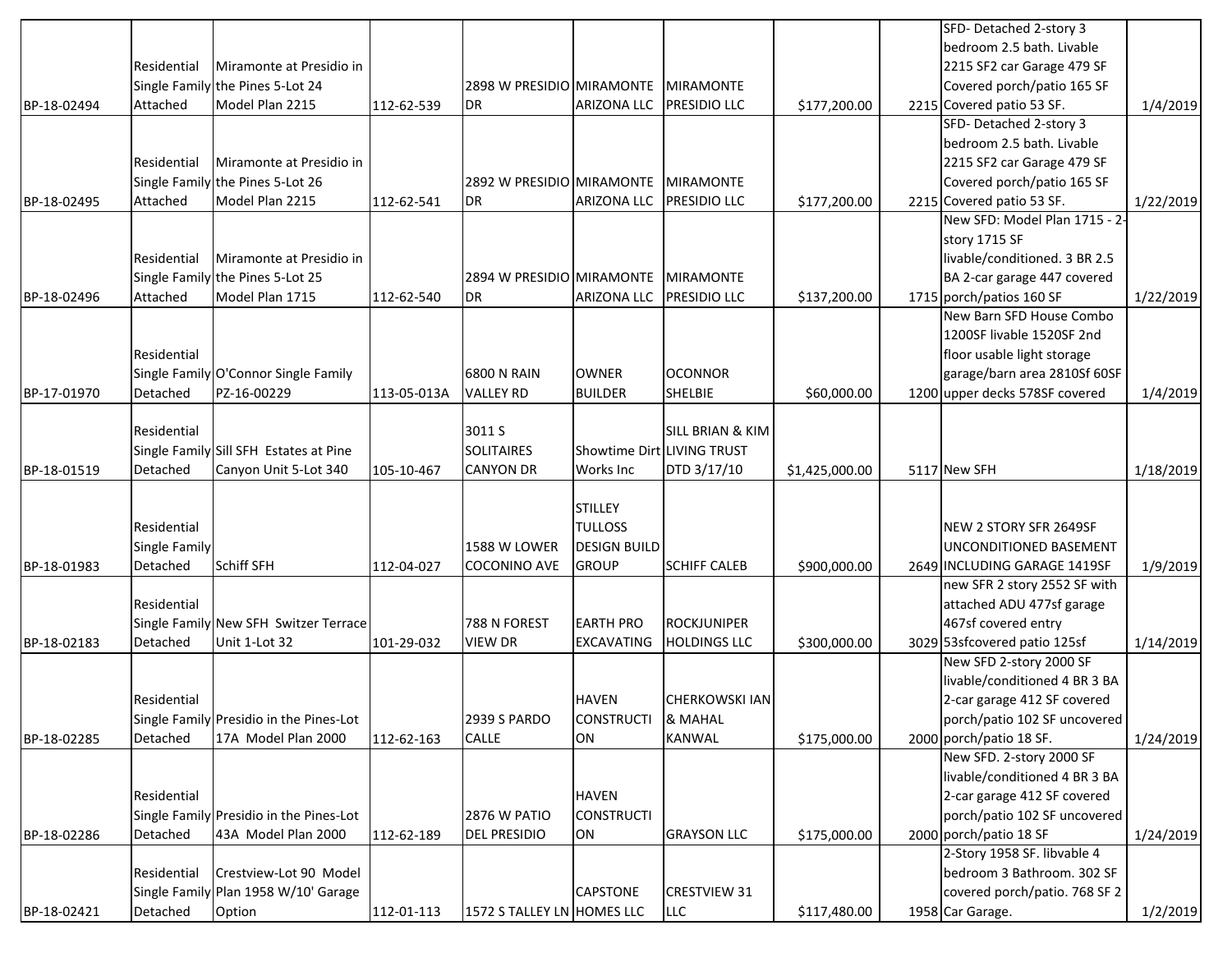|             |             |                                    |             |                                  |                       |                                 |              | 1-story 1256 sf. livable 2 bed                        |           |
|-------------|-------------|------------------------------------|-------------|----------------------------------|-----------------------|---------------------------------|--------------|-------------------------------------------------------|-----------|
|             |             |                                    |             |                                  |                       |                                 |              | 2 bath attached SFD. 2-car                            |           |
|             | Residential | Miramonte at Presidio in           |             |                                  |                       |                                 |              | 444 sf. garage. Covered                               |           |
|             |             | Single Family the Pines 5-Lot 23   |             | 2900 W PRESIDIO MIRAMONTE        |                       | <b>MIRAMONTE</b>                |              | porch/patio 101 sf. uncovered                         |           |
| BP-18-02501 | Detached    | Model Plan 1256                    | 112-62-538  | <b>DR</b>                        | <b>ARIZONA LLC</b>    | <b>PRESIDIO LLC</b>             | \$100,480.00 | 1256 porch/patio 86 sf.                               | 1/4/2019  |
|             |             |                                    |             |                                  |                       |                                 |              | 1-Story 1720 SF livable SFD. 3                        |           |
|             |             |                                    |             |                                  |                       |                                 |              | bedroom 2 bath 200 SF.                                |           |
|             | Residential | Crestview-Lot 74 Model             |             |                                  |                       | ABBOTT-RHOTON                   |              | covered porch/patio. 35 SF                            |           |
|             |             | Single Family Plan 1720 (3rd Car   |             |                                  | <b>CAPSTONE</b>       | <b>INVESTMENTS</b>              |              | uncovered porch/patio. 10'6"                          |           |
| BP-18-02524 | Detached    | Garage Option)                     | 112-01-097  | 1513 S MILLIS LN HOMES LLC       |                       | <b>LLC</b>                      | \$105,978.00 | 1720 garage option (AKA 3-car) 758                    | 1/8/2019  |
|             |             |                                    |             |                                  |                       |                                 |              | 2-Story 2393 SF. livable 4                            |           |
|             |             |                                    |             |                                  |                       |                                 |              | Bedroom 2.5 Bathroom with a                           |           |
|             | Residential | Crestview-Lot 24 Model             |             |                                  |                       | ABBOTT-RHOTON                   |              | 616 SF. 2 car garage                                  |           |
|             |             | Single Family Plan 2400 (5' Garage |             |                                  | <b>CAPSTONE</b>       | <b>INVESTMENTS</b>              |              | (5'option). Covered                                   |           |
| BP-18-02525 | Detached    | Option)                            | 112-01-047  | 2876 W HARE DR HOMES LLC         |                       | <b>LLC</b>                      | \$144,000.00 | 2393 porch/patio 140 Sf.                              | 1/8/2019  |
|             |             |                                    |             |                                  |                       |                                 |              | New SFD. 1- story 3 bedroom                           |           |
|             |             |                                    |             |                                  |                       |                                 |              | 2 bathroom 2 car garage.1424                          |           |
|             | Residential | Crestview-Lot 92 Model             |             |                                  |                       |                                 |              | sf. livable. 191 sf. covered                          |           |
|             |             | Single Family Plan 1424 (5' Garage |             |                                  | <b>CAPSTONE</b>       | <b>CRESTVIEW 31</b>             |              | porch/patio 48 SF. uncovered                          |           |
| BP-18-02526 | Detached    | Option)                            | 112-01-115  | 1540 S TALLEY LN HOMES LLC       |                       | LLC                             | \$87,902.00  | 1424 porch/patio 577 sf. garage.                      | 1/2/2019  |
|             |             |                                    |             |                                  |                       |                                 |              | 1-Story SFD.3 Bedroom 2 Bath                          |           |
|             | Residential |                                    |             | 2726 W                           |                       |                                 |              | 474 sf.2 Car Garage. Covered                          |           |
|             |             | Single Family Crestview-Lot 116    |             | <b>ADIRONDACK</b>                | <b>CAPSTONE</b>       | <b>CRESTVIEW 31</b>             |              | porch/patio 83sf. uncovered                           |           |
| BP-18-02531 | Detached    | Model Plan 1569                    | 112-01-139  | AVE                              | <b>HOMES LLC</b>      | <b>LLC</b>                      | \$144,000.00 | 1569 porch/patio 48 sf.                               | 1/2/2019  |
|             |             |                                    |             |                                  |                       |                                 |              | New SFD. 1- story 3 bedroom                           |           |
|             |             |                                    |             |                                  |                       |                                 |              | 2 bathroom 2 car garage.1424                          |           |
|             |             |                                    |             |                                  |                       |                                 |              | sf. livable. 191 sf. covered                          |           |
|             | Residential | Crestview-Lot 115                  |             | 2734W                            |                       |                                 |              | porch/patio 48 SF. uncovered                          |           |
|             |             | Single Family Model Plan 1424 (5'  |             | <b>ADIRONDACK</b>                | <b>CAPSTONE</b>       | <b>CRESTVIEW 31</b>             |              | porch/patio 5' garage option                          |           |
| BP-18-02532 | Detached    | Garage Option)                     | 112-01-138  | <b>AVE</b>                       | <b>HOMES LLC</b>      | <b>LLC</b>                      | \$87,902.00  | 1424 577 SF                                           | 1/8/2019  |
|             |             |                                    |             |                                  |                       |                                 |              | <b>Single Family Dwelling</b>                         |           |
|             |             |                                    |             |                                  |                       |                                 |              | Detached: 2054 SF livable 2-                          |           |
|             |             |                                    |             |                                  |                       |                                 |              | story 3 BR 2.5 BA 2-car garage                        |           |
|             |             |                                    |             |                                  |                       |                                 |              | 547 SF covered front porch                            |           |
|             |             |                                    |             |                                  |                       |                                 |              | with opt. extension 152 SF                            |           |
|             |             |                                    |             |                                  |                       |                                 |              | covered rear patio 61 SF ** No                        |           |
|             | Residential | Presidio in the Pines-Lot          |             |                                  |                       |                                 |              | other options listed. Options                         |           |
|             |             | Single Family 32C Model Plan 2054  |             | 2437 W BRUCE                     | <b>MIRAMONTE</b>      | <b>WOODY</b><br><b>MOUNTAIN</b> |              | that add additional area will                         |           |
|             | Detached    | W/extended Front Porch 112-62-371  |             |                                  | <b>ARIZONA LLC</b>    |                                 |              | 2054 require a building permit                        |           |
| BP-18-02610 |             |                                    |             | <b>BALLE DR</b><br>2387 W ZEPHER |                       | <b>HOLDINGS LLC</b>             | \$154,050.00 | Tear off/reroof-no wood                               | 1/25/2019 |
|             |             |                                    |             |                                  |                       | <b>RYAN GEOFF E</b>             |              |                                                       |           |
| BP-18-02602 | Roofing     | Ryan Re-roof                       | 112-49-393  | AVE                              | Surebuild LLC         | <b>HARTER</b>                   | \$8,877.00   | shakes or shingles allowed<br>Tear off/reroof-no wood | 1/18/2019 |
|             |             |                                    |             |                                  |                       |                                 |              |                                                       |           |
| BP-18-02603 | Roofing     | Harter Re-roof                     | 107-02-114B | 2012 N IZABEL ST Surebuild LLC   |                       | <b>ELIZABETH M</b>              | \$3,000.00   | shakes or shingles allowed                            | 1/18/2019 |
|             |             |                                    |             |                                  | <b>High Elevation</b> |                                 |              | Tear off/reroof-no wood                               |           |
|             |             |                                    |             | 4045 S KENDALL                   |                       |                                 |              |                                                       |           |
| BP-19-00008 | Roofing     | Kelly Re-roof                      | 105-06-084  | <b>ST</b>                        | Roofing LLC           | <b>KELLY MICHAEL R</b>          | \$10,400.00  | shakes or shingles allowed                            | 1/3/2019  |